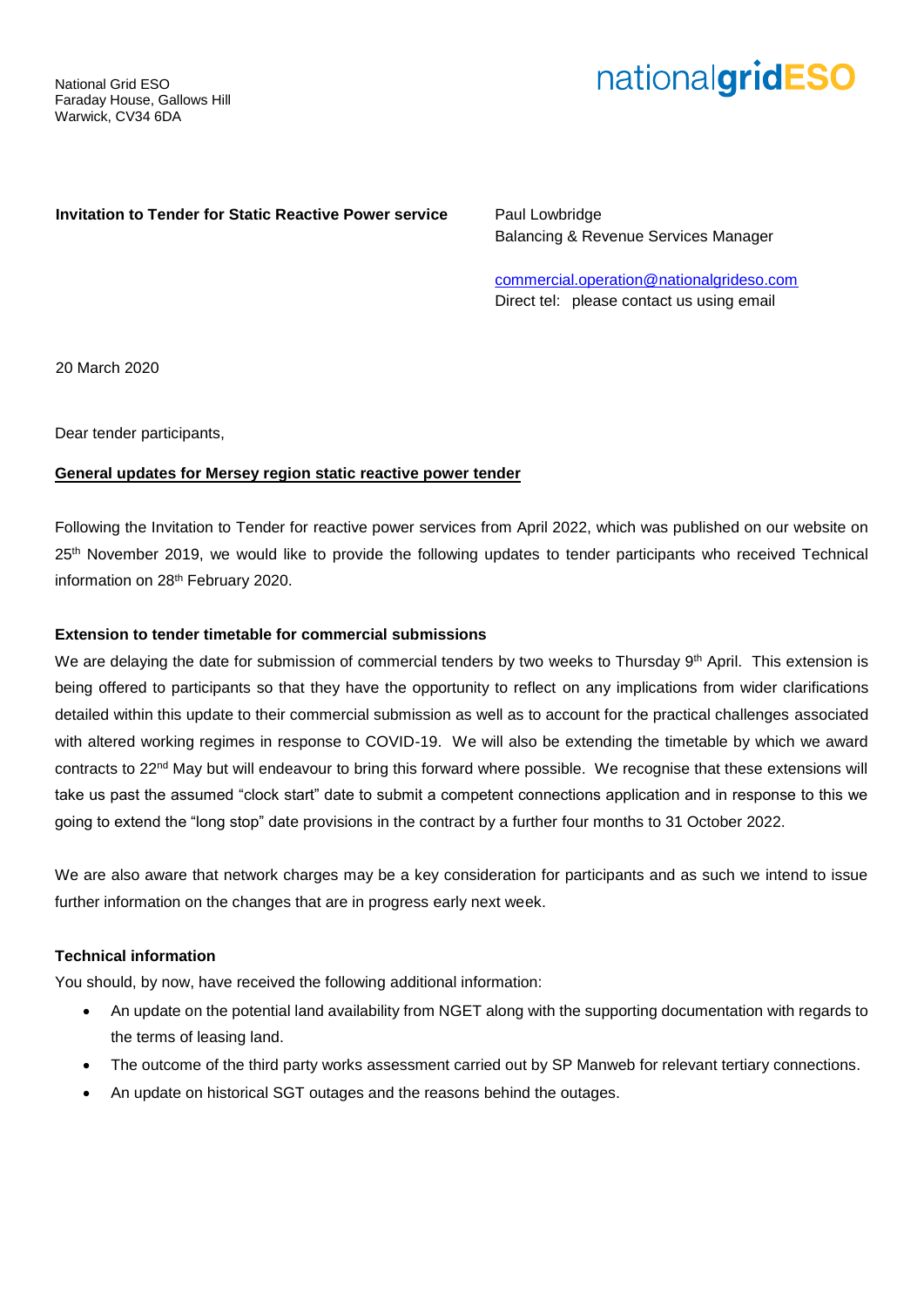#### **Deliverability of tertiary connections**

As you are aware, two delivery programmes have been provided by NGET for tertiary connections. For SGTs where the tertiary winding/bushings are available, the programme could potentially meet an April 2022 date; however, for SGTs where the tertiary winding/bushings are not easily accessible, internal modifications to the connection are required to enable a tertiary connection and in such a case, a delivery date of August 2022 could be possible.

As of now, NGET have not been able to ascertain the status of the tertiary windings/ bushings for each SGT. We have been informed that this would require a site visit and with the current restrictions associated with COVID-19, there is presently no clarity with regards to when this inspection can be undertaken. Furthermore, the April 2022 date is contingent on the availability of winter outages on SGTs and tender participants will be made aware of such possibility where applicable.

We are conscious that the deliverability of solutions is a big uncertainty for providers at this stage and we are doing our best to get a better understanding of the delivery dates. We will keep you updated throughout the process as we learn more about the deliverability of your solutions.

For the avoidance of doubt, unless we have a clear view of the delivery dates of your solutions, we will be assuming that the April 2022 date can be achieved in our commercial assessment.

#### **Clarifications to assessment methodology**

The economic assessment of the tenders will be made to minimise total cost that the consumer is exposed to.

In terms of non-TO tenders, this means the direct cost of the tender and any connections costs that have not been passed onto the customer. Any costs that the developer incurs to provide the service (for example, levies, losses etc.) will be assumed to be included within the developer's bid price.

For Transmission Owner solutions, the consumer is exposed to the cost of the asset and any operation costs, which include maintenance and losses. Losses will be priced at the wholesale price using a central forecast for the contract period. Therefore, all of these costs will be included in the assessment. The total cost of the asset will be assessed, without residual value, over the life of the contract period only as will any maintenance if required.

For all tenders, the assessment will also consider the requirement for securing contingency against the product. This will be assessed against the maintenance periods for which that service will be unavailable. This may cause a group of products to be secured against together due to the topology of the network. We will publish an assessment of the frequency and duration of expected outages for each type of connection as guidance and will invite tender participants to provide feedback should they have additional requirements. Contingency will be procured against either forecasting